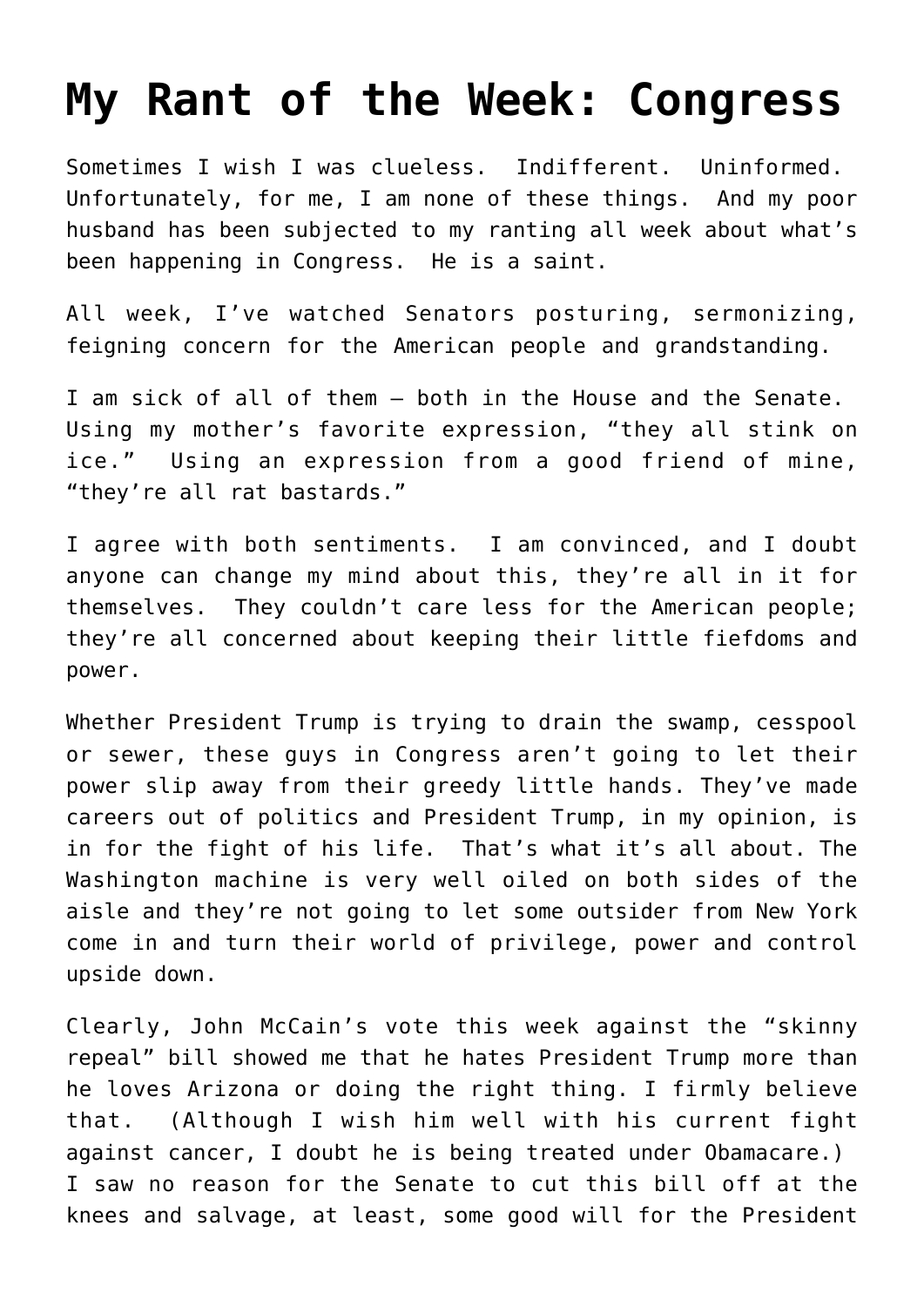**and** Republicans, knowing full well it would go back to the House, which would then make further revisions, and a completed bill could be voted upon based on their supposed consciences. But no.

The most disturbing thing about this week's circus atmosphere is the fact that these same clowns in Congress have been promising the American people for SEVEN years they would repeal Obamacare. In January 2016, Obama, of course, vetoed the bill, Restoring Americans' Healthcare Freedom Reconciliation Act of 2015. [Sen. McCain](http://www.washingtonexaminer.com/list-in-2015-48-current-republican-senators-voted-for-obamacare-repeal-bill-1-voted-no/article/2628948) voted to repeal at that time. So what changed? Paul Ryan, at the time, said: "The idea that Obamacare is the law of the land for good is a myth. We have now shown that there is a clear path to repealing Obamacare without 60 votes in the Senate. So, next year, if we're sending this bill to a Republican president, it will get signed into law." Yeah right. Think again.

An easy answer to all this would be, of course, "term limits." But our truly brilliant Founding Fathers chose not to include such limitations in our Constitution. Rather, they determined six years for a Senator and two years for a Representative would enable the "people" to vote regularly and frequently and would make those members of Congress responsible to the "people" by being on a short leash.

Unfortunately, I don't think the Founding Fathers could've ever imagined legislators being in Congress for decades, like Maxine Watters, for example, who has, over the course of 40 years represented a Los Angeles Congressional District in which she does not even live, amassed a fortune that enables her to live in one of the wealthiest communities of Los Angeles.

I doubt the Founding Fathers could've ever imagined that the populace would become so apathetic, indifferent, uninformed or just plain stupid that a person like Watters, who believes Putin invaded Korea, could be elected over and over and make a